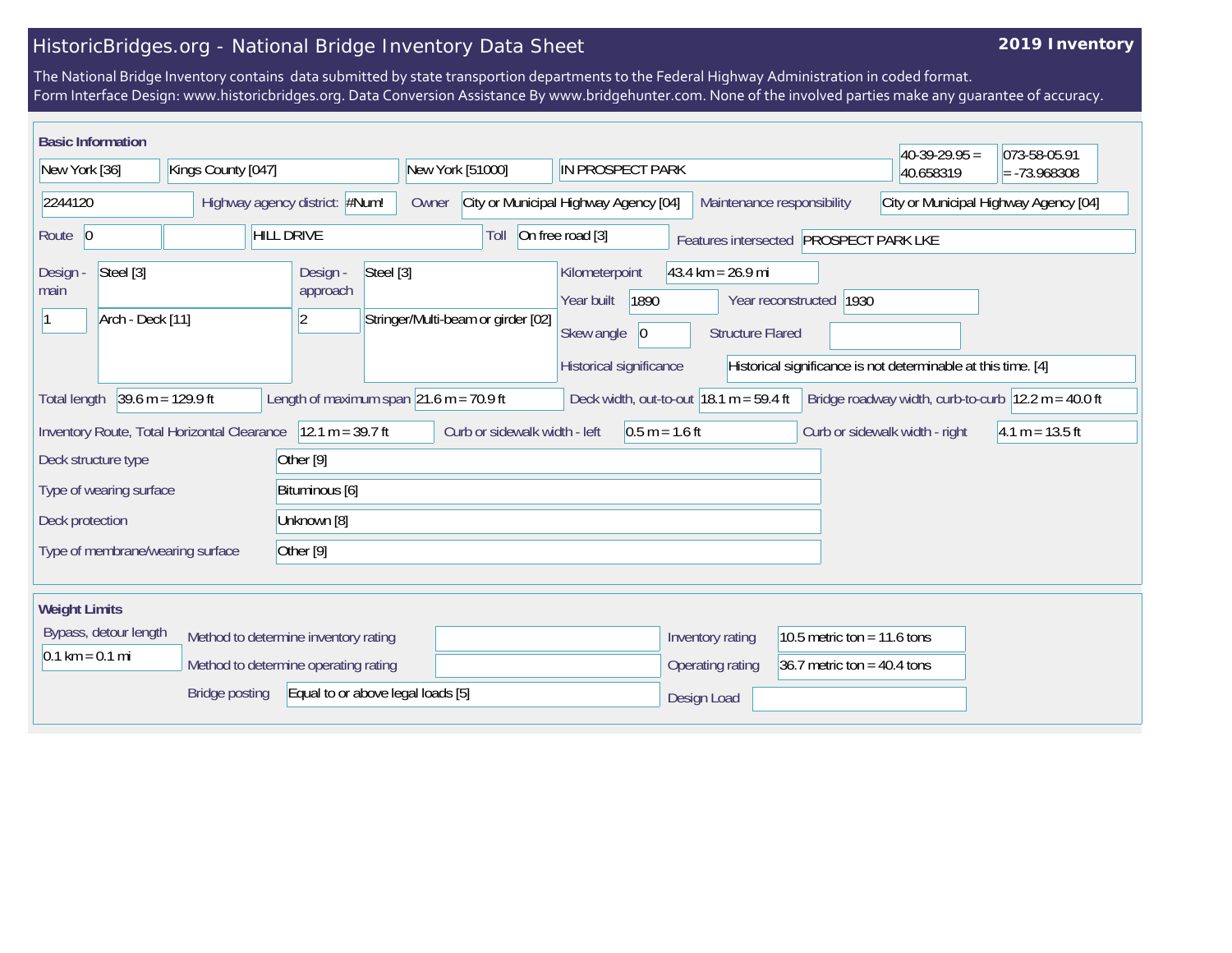| <b>Functional Details</b>                                                                                                             |                                                                                         |                                             |                                             |                                                       |                    |  |
|---------------------------------------------------------------------------------------------------------------------------------------|-----------------------------------------------------------------------------------------|---------------------------------------------|---------------------------------------------|-------------------------------------------------------|--------------------|--|
| Average daily truck traffi<br>Average Daily Traffic<br>$\vert 0 \vert$                                                                | Year 2018<br>$ 10\rangle$<br>%                                                          |                                             | Future average daily traffic<br>$ 0\rangle$ | Year                                                  |                    |  |
| Road classification<br>Local (Urban) [19]                                                                                             | Lanes on structure 4                                                                    |                                             |                                             | Approach roadway width                                | $12.2 m = 40.0 ft$ |  |
| Type of service on bridge Highway-pedestrian [5]                                                                                      | Direction of traffic 2 - way traffic [2]                                                |                                             |                                             | Bridge median                                         |                    |  |
| Parallel structure designation<br>No parallel structure exists. [N]                                                                   |                                                                                         |                                             |                                             |                                                       |                    |  |
| Waterway [5]<br>Type of service under bridge                                                                                          | Lanes under structure<br>$\vert$ 0                                                      |                                             | Navigation control                          |                                                       |                    |  |
| Navigation vertical clearanc<br>$0 = N/A$                                                                                             |                                                                                         | Navigation horizontal clearance $ 0 = N/A $ |                                             |                                                       |                    |  |
| Minimum vertical clearance over bridge roadway<br>$99.99 m = 328.1 ft$<br>Minimum navigation vertical clearance, vertical lift bridge |                                                                                         |                                             |                                             |                                                       |                    |  |
| Minimum lateral underclearance reference feature Feature not a highway or railroad [N]                                                |                                                                                         |                                             |                                             |                                                       |                    |  |
| Minimum lateral underclearance on left $0 = N/A$<br>Minimum lateral underclearance on right $0 = N/A$                                 |                                                                                         |                                             |                                             |                                                       |                    |  |
| Minimum Vertical Underclearance $ 0 = N/A $                                                                                           | Minimum vertical underclearance reference feature Feature not a highway or railroad [N] |                                             |                                             |                                                       |                    |  |
| Appraisal ratings - underclearances N/A [N]                                                                                           |                                                                                         |                                             |                                             |                                                       |                    |  |
| <b>Repair and Replacement Plans</b>                                                                                                   |                                                                                         |                                             |                                             |                                                       |                    |  |
| Type of work to be performed                                                                                                          | Work done by                                                                            | Work to be done by contract [1]             |                                             |                                                       |                    |  |
| Bridge deck replacement with only incidental<br>widening. [37]                                                                        | Bridge improvement cost                                                                 | 12523000                                    | Roadway improvement cost                    | 7334000                                               |                    |  |
|                                                                                                                                       | Length of structure improvement                                                         | $39.6 \text{ m} = 129.9 \text{ ft}$         |                                             | Total project cost<br>19857000                        |                    |  |
|                                                                                                                                       | 2018<br>Year of improvement cost estimate                                               |                                             |                                             |                                                       |                    |  |
|                                                                                                                                       | Border bridge - state                                                                   |                                             |                                             | Border bridge - percent responsibility of other state |                    |  |
|                                                                                                                                       | Border bridge - structure number                                                        |                                             |                                             |                                                       |                    |  |